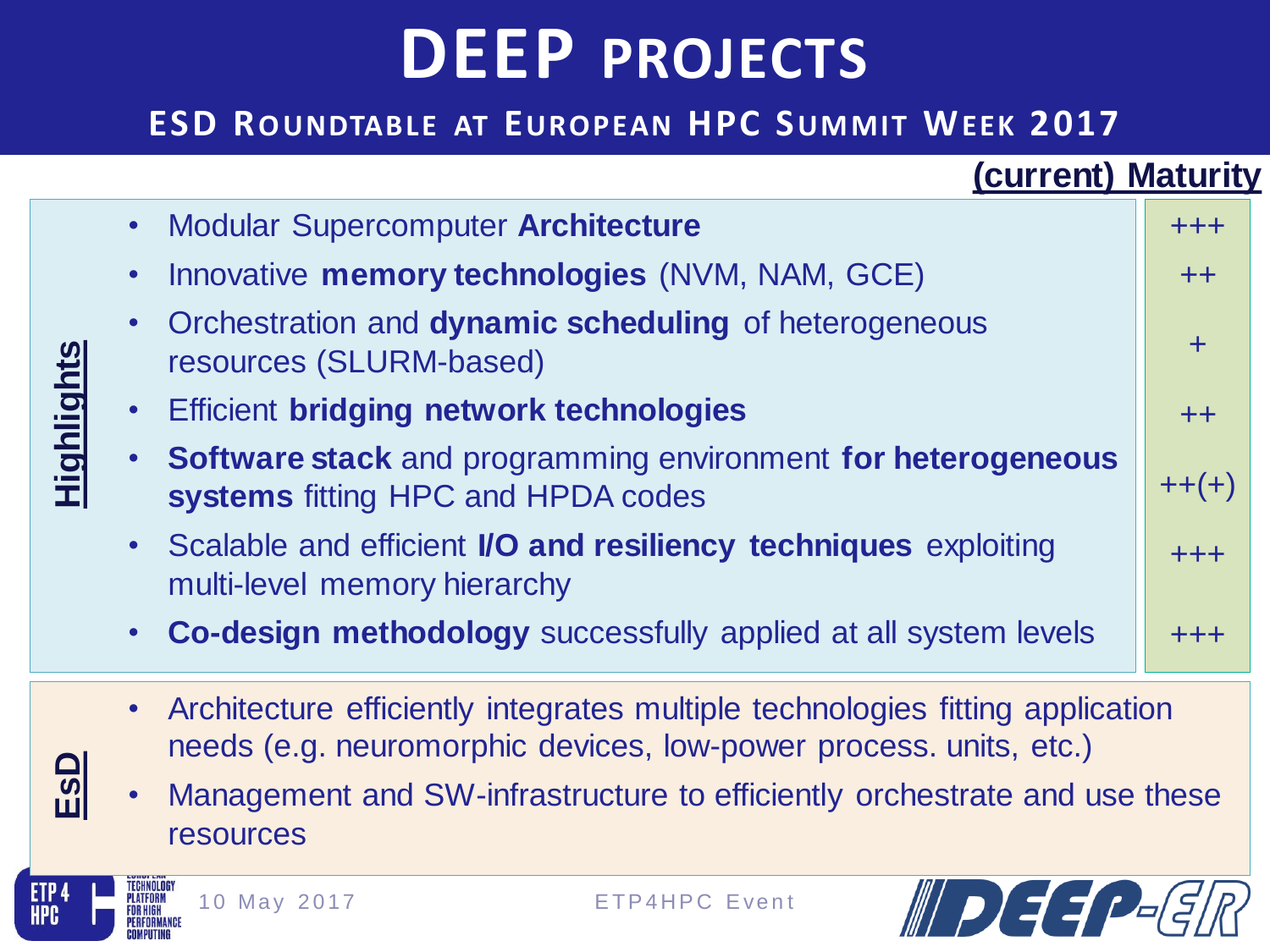## **CLUSTER-BOOSTER ARCHITECTURE**





**ETP4HPC Event** 

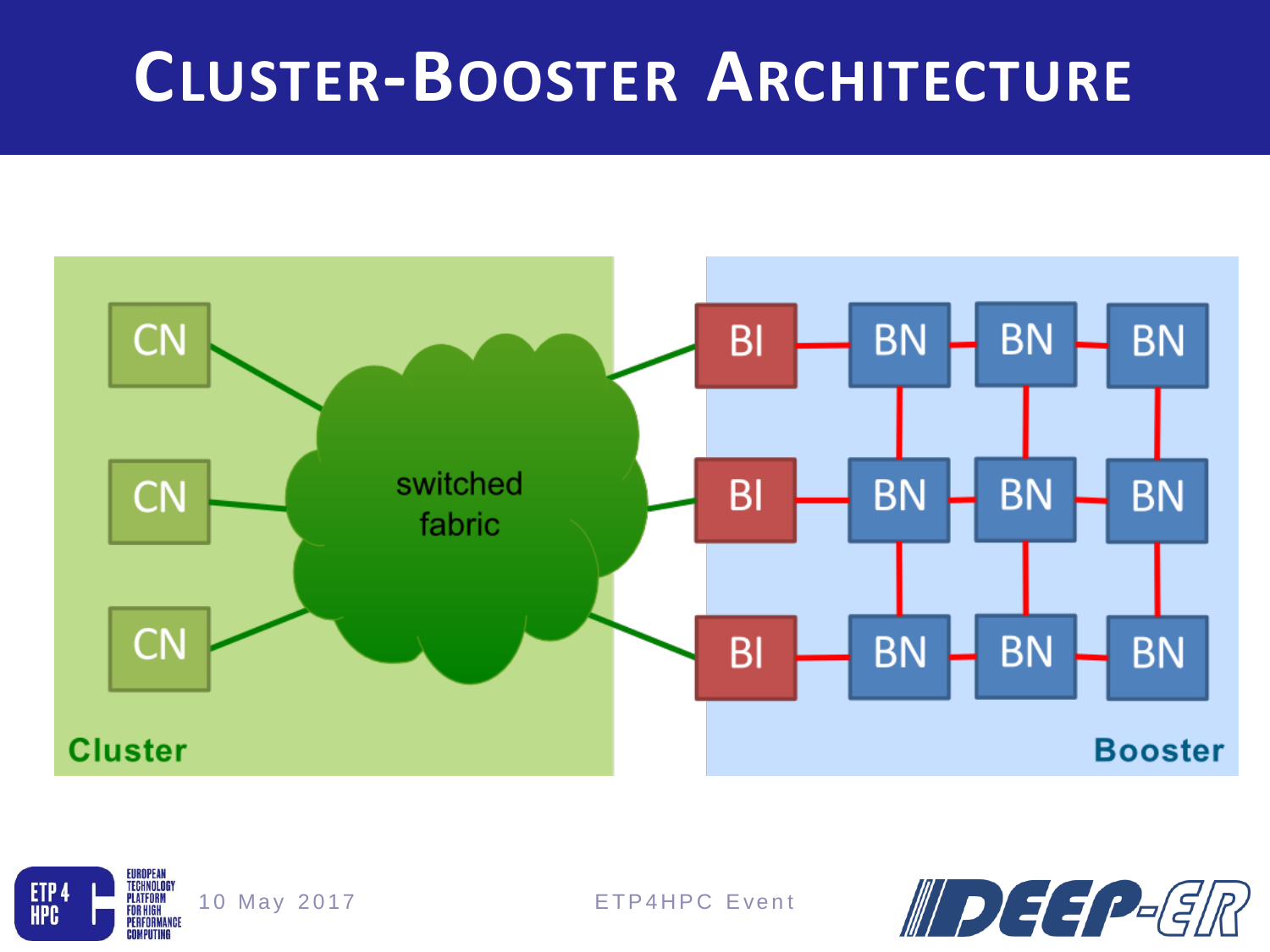## MODULAR SUPERCOMPUTING



ETP<sub>4</sub>

**HPC**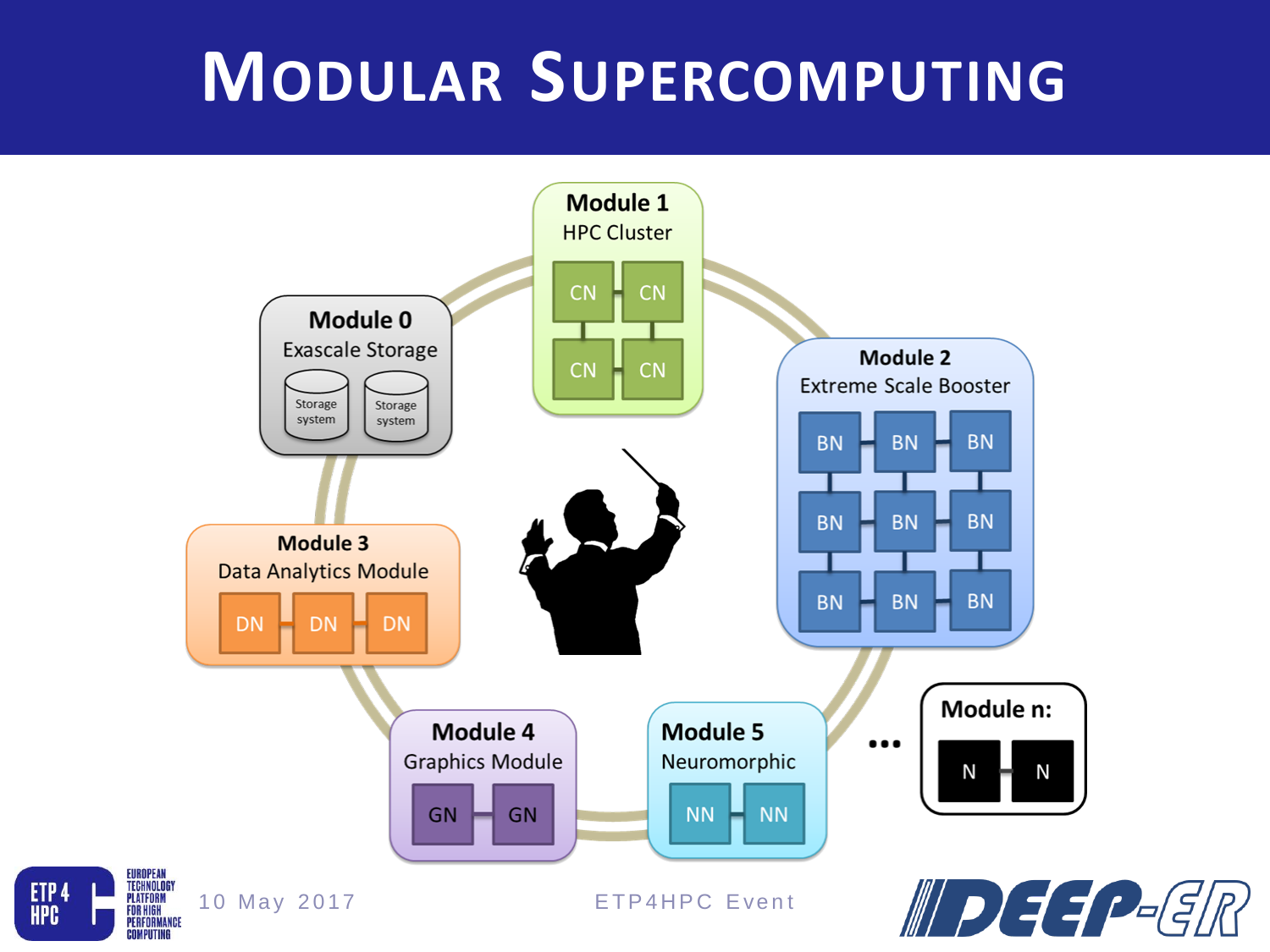## **SOFTWARE STACK**

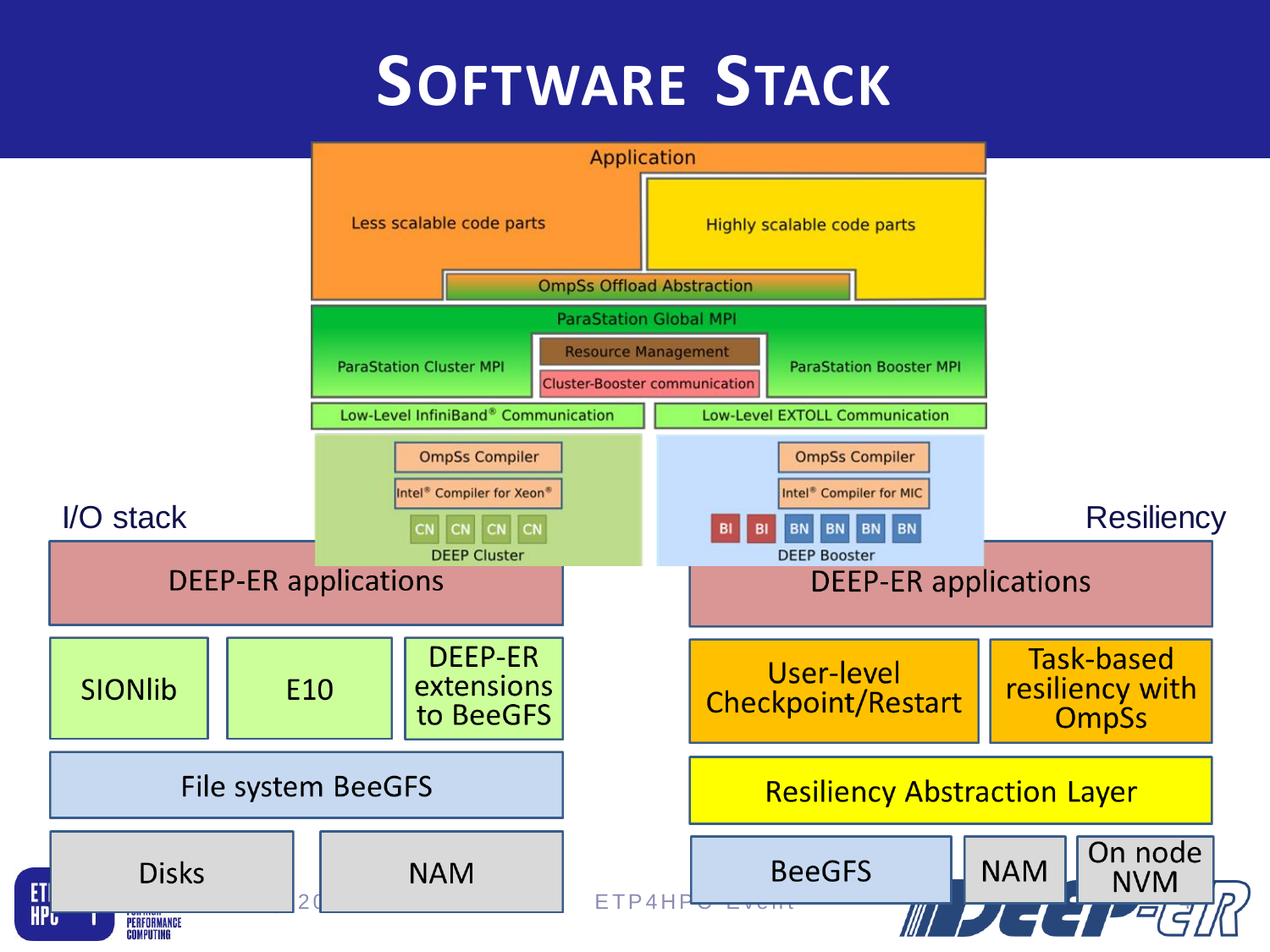## **DEEP PROJECTS**

#### **ESD ROUNDTABLE AT EUROPEAN HPC SUMMIT WEEK 2017**

|                   | (current) Maturity                                                                                        |           |
|-------------------|-----------------------------------------------------------------------------------------------------------|-----------|
| <u>Highlights</u> | • Modular Supercomputer Architecture                                                                      | $+++$     |
|                   | Innovative memory technologies (NVM, NAM, GCE)                                                            | $+ +$     |
|                   | Orchestration and dynamic scheduling of heterogeneous<br>resources (SLURM-based)                          | $\ddot{}$ |
|                   | <b>Efficient bridging network technologies</b>                                                            | $++$      |
|                   | <b>Software stack</b> and programming environment for heterogeneous<br>systems fitting HPC and HPDA codes | $++(+)$   |
|                   | • Scalable and efficient <b>I/O and resiliency techniques</b> exploiting<br>multi-level memory hierarchy  | $+ + +$   |
|                   | <b>Co-design methodology</b> successfully applied at all system levels                                    | +++       |

- Architecture efficiently integrates multiple technologies fitting application needs (e.g. neuromorphic devices, low-power process. units, etc.)
- Management and SW-infrastructure to efficiently orchestrate and use these resources



**EsD**

PLATFORM

ETP<sub>4</sub>

**HPC**